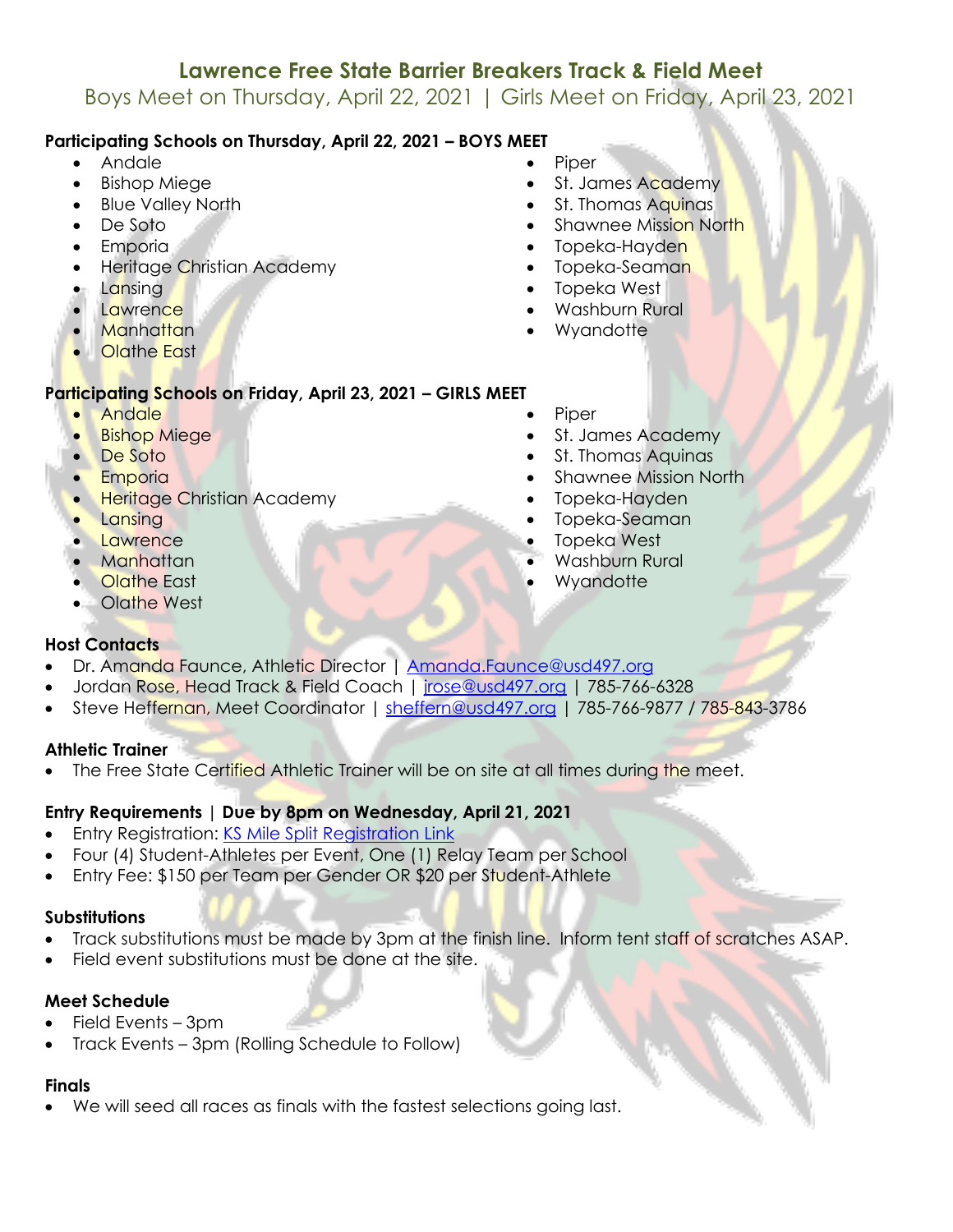#### **Awards/Results**

- Individual medals will be awarded to those who break the performance goals (see below).
- Medals will be awarded to the Top Three teams in the relays.
- A trophy will be awarded to the team with the highest total number of barriers broken.

#### **Team Tents**

• Please setup team tents in the Westside bleachers and/or surrounding grassy areas. The Eastside bleachers will be designated for spectators only.

### **COVID-19 Restrictions**

- Please temp screen your student-athletes prior to them getting on the bus to travel to Free State.
- A student-athlete/coach with a temperature of 100.0<sup>\*</sup> or higher, should not attend the meet.
- **Masks are required for all participants (student-athletes, coaches, and spectators), with the exception of when a student-athlete is participating in an event.**
- For field events, student-athletes will need to retrieve their own apparatus from the field.
- **Spectators are allowed to attend the meet; however, they must sit in the East-side bleachers, socially distanced and masked at all times.**

### **Spectator Information**

- In addition to hosting Barrier Breakers on Thursday and Friday, we are also hosting the River City Baseball Festival on our campus. All spectators – regardless of sport – are required to pay admission into our athletic facility.
- In an effort to limit exposure of COVID-19 to our gate workers, please encourage your fans to purchase a digital ticket using HomeTown Ticketing. I have included a PDF in this email for you to share with your respective community (tickets go on sale at 12pm on April 13, 2021).
- Please make sure your fans are aware that dogs are not allowed on our campus.

### **Inclement Weather**

If weather is going to be an issue, we will notify schools by 12pm on Thursday/Friday.

#### **Restrooms**

Restrooms are located on the Southside of the stadium.

#### **Concessions/Hospitality Room**

• Due to COVID-19 Protocol, concessions/hospitality will not be available for participants/spectators.

### **Track Surface**

• All-Weather Surface for Track Events & Javelin